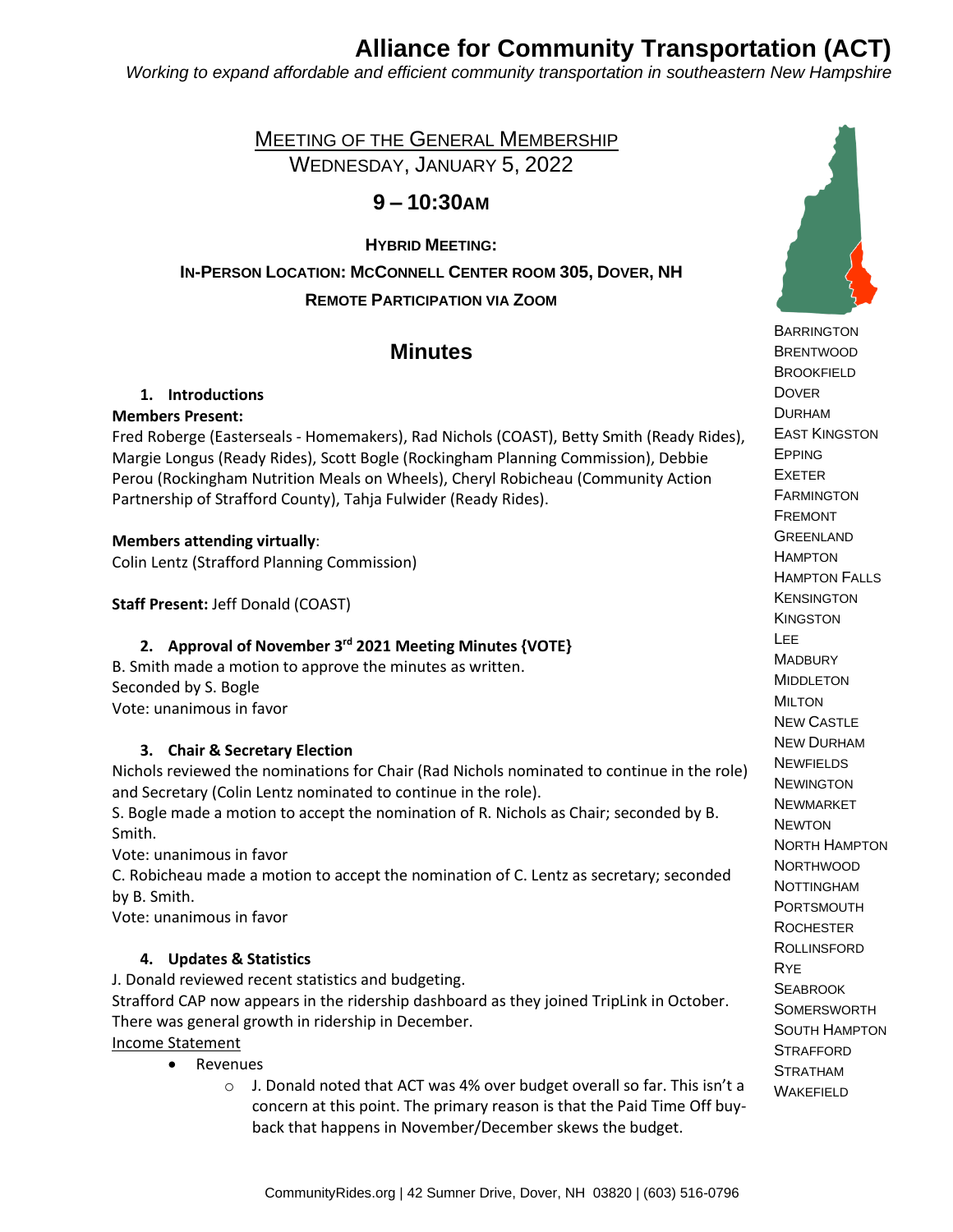- $\circ$  Purchased transportation is slightly over budget which is actually a good thing because providers are giving more rides than initially anticipated.
- $\circ$  5310 Mobility Management is also over budget slightly but that is expected because of the way the budget is developed and the transition from federal to state fiscal year.
- $\circ$  Partner support is also slightly over because of the way COAST and other contributions are distributed over the year.
- **Expenses** 
	- o Rent and utilities went up, but other office costs went down.

J. Donald explained that additional STBG funds from the state were anticipated, and the understanding was that they would not require local match because the state was going to use turnpike toll credits. However, a recent change will require \$3,000 in local match. This isn't a problem for the ACT region because of recent success securing partner support grants, but the change was a surprise and may be a problem for other regions. Members discussed the issue that other federal funds will likely be left on the table because of a lack of matching state funds if NH to participate more significantly in providing match. Originally, federal STBG funds were going to be matched entirely with turnpike toll credits. R. Nichols emphasized that this was not an issue from NHDOT or other agencies, it was because of a lack of generation and investment of state revenues by the legislature.

#### **5. Community Rides Updates**

J. Donald explained that the Giving Tuesday didn't earn us any donations and so far there has only been one suggested donation. Wentworth Douglas Hospital's charitable giving program has started again and they have traditionally supported Community Rides and TripLink. Community Rides ridership picked up in December and there were only two denials (drivers were all busy serving rides). J. Donald said staff always encourage clients to schedule rides at non-busy times to avoid conflicts with other trips.

#### **6. New Website & Common Application**

J. Donald said the new website and common application have launched and all but one glitch has been resolved. Members discussed issues around ride coordination and promotion of TripLink services

#### **7. National Center for Mobility Management Program Sustainability Tool – Pilot**

J. Donald told members that ACT has been asked to participate in a sustainability tool pilot being developed by NCMM. Steve Workman from Transport NH is working on the tool, which is a self-assessment tool completed through a live meeting. Participation comes with \$10,000 and the ACT Executive Committee has recommended that the whole board participate. The process will also be useful for updating the regional Coordinated Transportation Plan, which Scott Bogle and Colin Lentz are currently working on. The assessment would require them to meet two times for two hours each, or more likely one long meeting for what is essentially a strategic planning exercise.

#### **8. ACT Workplan Check-in**

J. Donald said wanted to add workplan check-in as regular agenda item to track progress. He has been working to ensure municipalities and other entities know about ACT when they're looking to purchase vehicles. He has also been working on regular driver training for agencies and continuing outreach to groups like Rotary clubs to ensure they know about ACT and its role.

#### **9. SCC Updates**

J. Donald explained that the state has finalized a contract with RLS Associates to facilitate the process for hiring a statewide mobility manager. He said the RFP includes language for the mobility manager to not only look at RCC regions for coordination improvements, but also state agencies who manage funding.

F. Roberge added that the SCC would be in close contact with agencies and RLS regarding the hiring process and strategic planning for the next five years of work by the SCC.